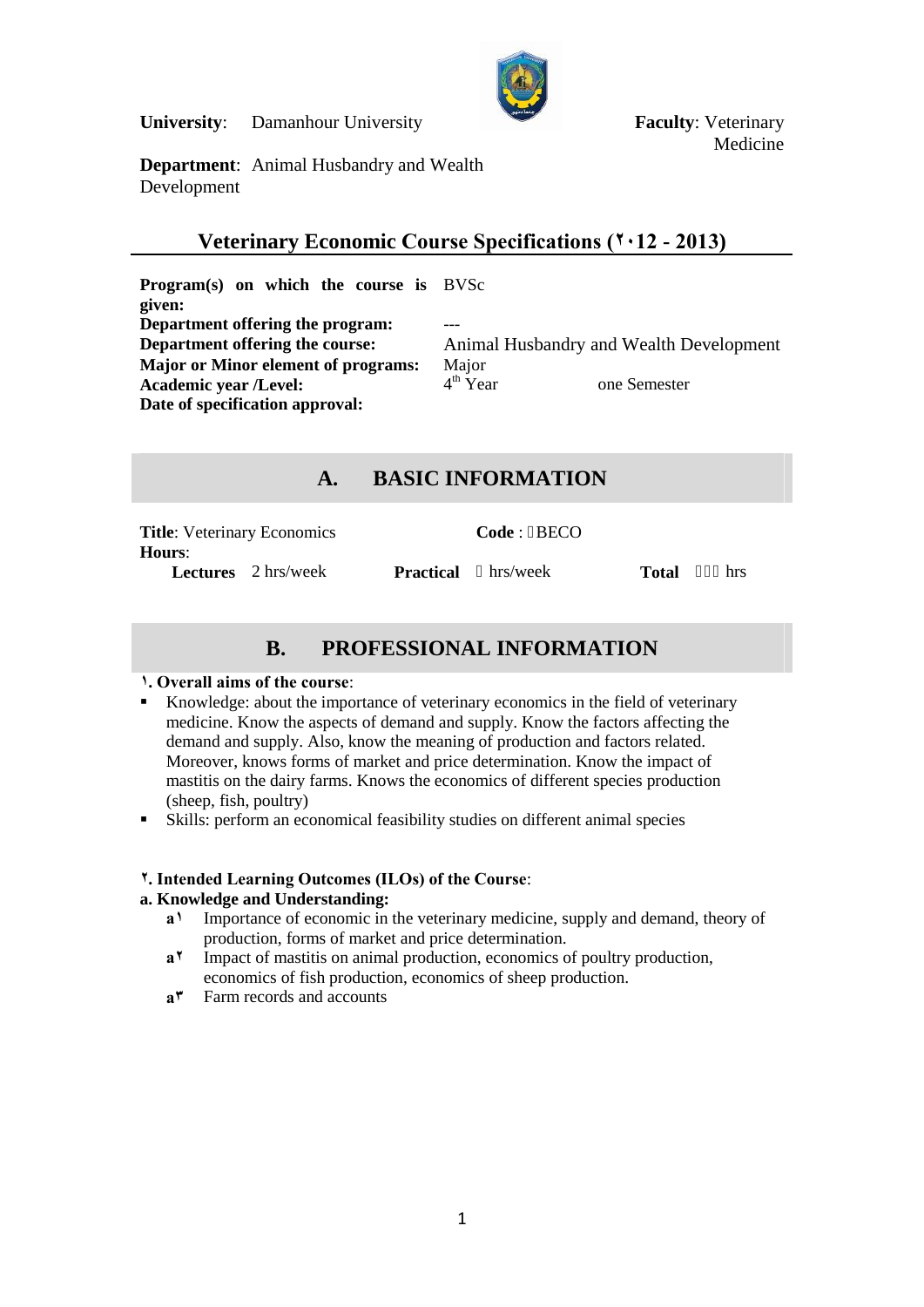## **b. Intellectual Skills:**

- **b1** Analysis of different data related to animal farms production **b1** Creative thinking to the different economical methods of spre
- Creative thinking to the different economical methods of spreading diseases on the farms

## **c. Professional and Practical Skills:**

- **c1** Application of different programs for feasibility studies analysis.<br>**c<sup>1</sup>** Solving different problems associated with disease spreading
- Solving different problems associated with disease spreading
- **c٣** Applying B-C compass program for different profitability projects

## **d. General and Transferable Skills:**

- **d١** Good communications.
- **d٢** Use of new technology.
- **d٣** Group working, good management and problem solving ability.

#### **٣. Contents**:

|                                                                   | No. of |                 |                  |  |  |
|-------------------------------------------------------------------|--------|-----------------|------------------|--|--|
| <b>Topic</b>                                                      | hours  | <b>Lectures</b> | <b>Practical</b> |  |  |
| $2nd$ Semester                                                    |        |                 |                  |  |  |
| Importance of economics, demand, supply, theory of<br>production  | 15     |                 | 10               |  |  |
| Forms of market and price determination                           | 15     | 10              |                  |  |  |
| Economic of poultry, fish, sheep production                       | 15     | 10              |                  |  |  |
| Farm records and accounts                                         |        | 10              |                  |  |  |
| Comparison of different animal species through economic<br>vesion | 15     | 10              |                  |  |  |
| Total                                                             | 150    | 90              | 60               |  |  |

## **٤. Teaching and Learning Methods**:

- **4.1** Lectures and practical of every topic in the course.
- **4.2** Collection of some information from text books.
- **4.3** Field visits (farms, Dairy plants).

## **٥. Student Assessment Methods**:

|     | Exam                        |                                                                                        |
|-----|-----------------------------|----------------------------------------------------------------------------------------|
| 5.1 | Written Mid-term            | To assess the ability to understand and remember knowledge,<br>and intellectual skills |
|     |                             |                                                                                        |
|     | 5.2 Written Final-          | To assess the ability to understand and remember knowledge,                            |
|     | term                        | and intellectual skills                                                                |
|     | <b>5.3</b> Practical Final- | To assess professional and practical skills                                            |
|     | term                        |                                                                                        |
|     | <b>5.4</b> Oral Final-term  | To assess skills of analysis and discussion                                            |

#### **Assessment Schedule** (in each semester):

| Exam                                        | Week             |
|---------------------------------------------|------------------|
| <b>Assessment</b> <i>N</i> Written Mid-term | 8 <sup>th</sup>  |
| <b>Assessment Y</b> Written Final-term      | 16 <sup>th</sup> |
| <b>Assessment "</b> Practical Final-term    | $12^{th}$        |
| <b>Assessment 4</b> Oral Final-term         | 16 <sup>th</sup> |